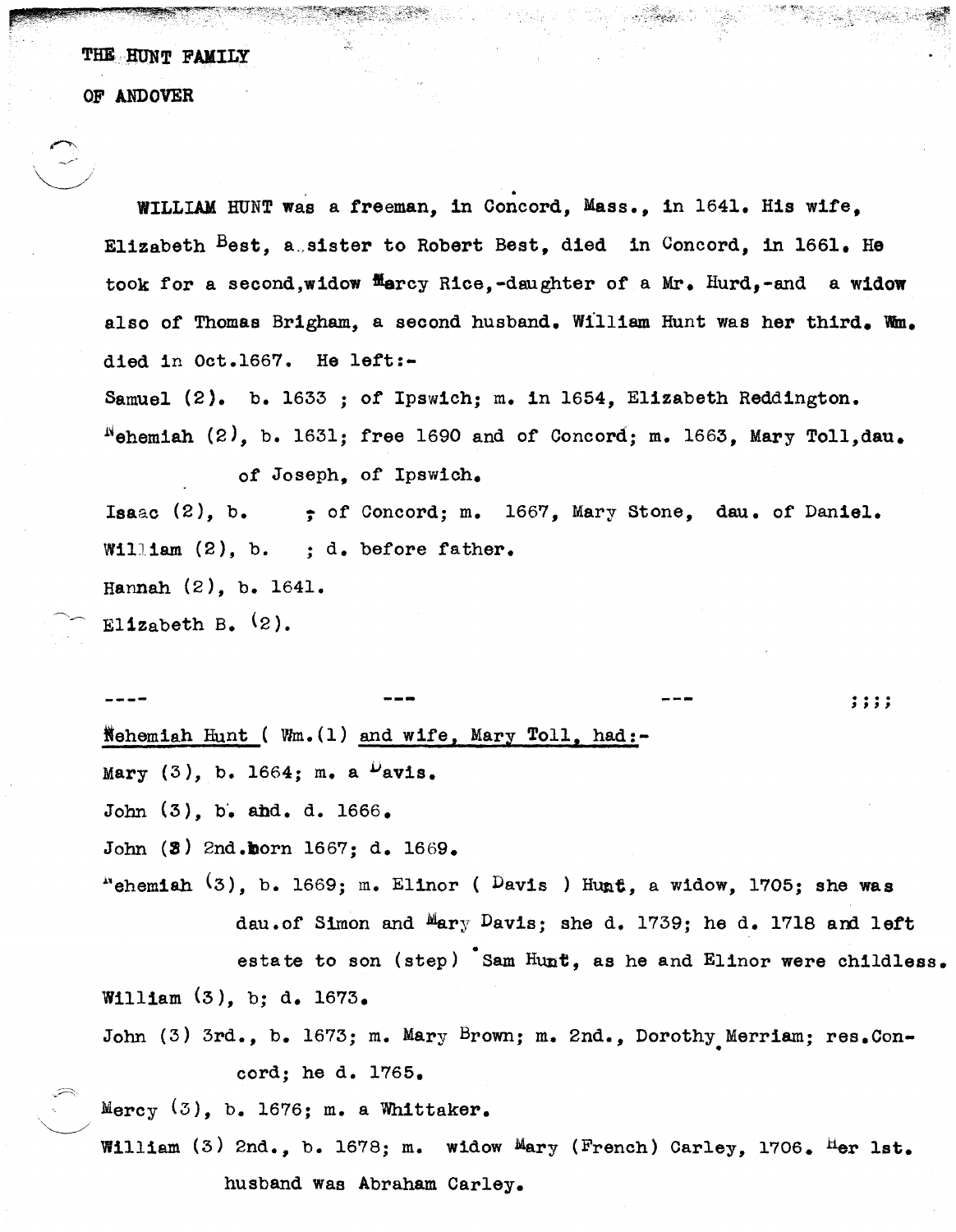Children of Nehemiah  $(2)$  Hunt and wife, Mary Toll, ( cont.) :-Hannah  $(3)$ , b. 1681; m.a Robbins. Simon (3), b. 1682; was a soldier; d. 1702. Elizabeth (3), b.  $R$ ebecca  $(3)$ , b. **----** ; m. a Hopkinson; d. 1718. : m. a <sup>B</sup>ateman. Sam $(2)$  Hunt (Wm.  $(1)$  and wife, Elizabeth Reddington, of Ipswich :-Sam  $(3)$ , b. 1657; m. Ruth Todd, 1678; m. 2nd., Mary---; he lived in Tewksbury; d. 1742. William  $(3)$ , b. and d. 1660. Elizabeth  $(3)$ , b. 1661; m. a Palmer. William (3) 2nd., b. 1663; lived in Ipswich; m. Sarah Newman, 1684; she d. 1723; he was pub. to widow Rose Newman, 1724;she d. 1743; he d. 1747. Joseph (3), b. 1665; lived in Stomington; m. Anna Pengree, 1703. Peter  $(3)$ , b. 1668; d.  $r_{\text{eter}}$  (3) 2nd., b. 1670; d. under 21. **--- -** Isaac (2) Hunt ( Wm. (1) and wife, Mary Stone, of Concord, had:- Isaac (3), b. 1668; d. 1669. Hannah (3), b. 1670; m. John Fletcher of Concord. Sam  $\{3\}$ , b. 1672; m. Elinor <sup>D</sup>avis, 1695; d. in less than a year, 1696; she m. 2nd., his cousin, Nehemiah(3) Hunt  $(\sqrt{N_{\text{eh}})(2)W_{\text{em}}}(1)$ . Isaac (3), b. 1675; lived in Sudbury; m.  $Mary$  Willerd;he d. 1717;she m.2nd, Sherborne, 1721, Ebenezer Leland.

Ebenezer  $(3)$ , b. 1677; m. Sarah Billings, 1701; he d. 1749; no Children.

-2-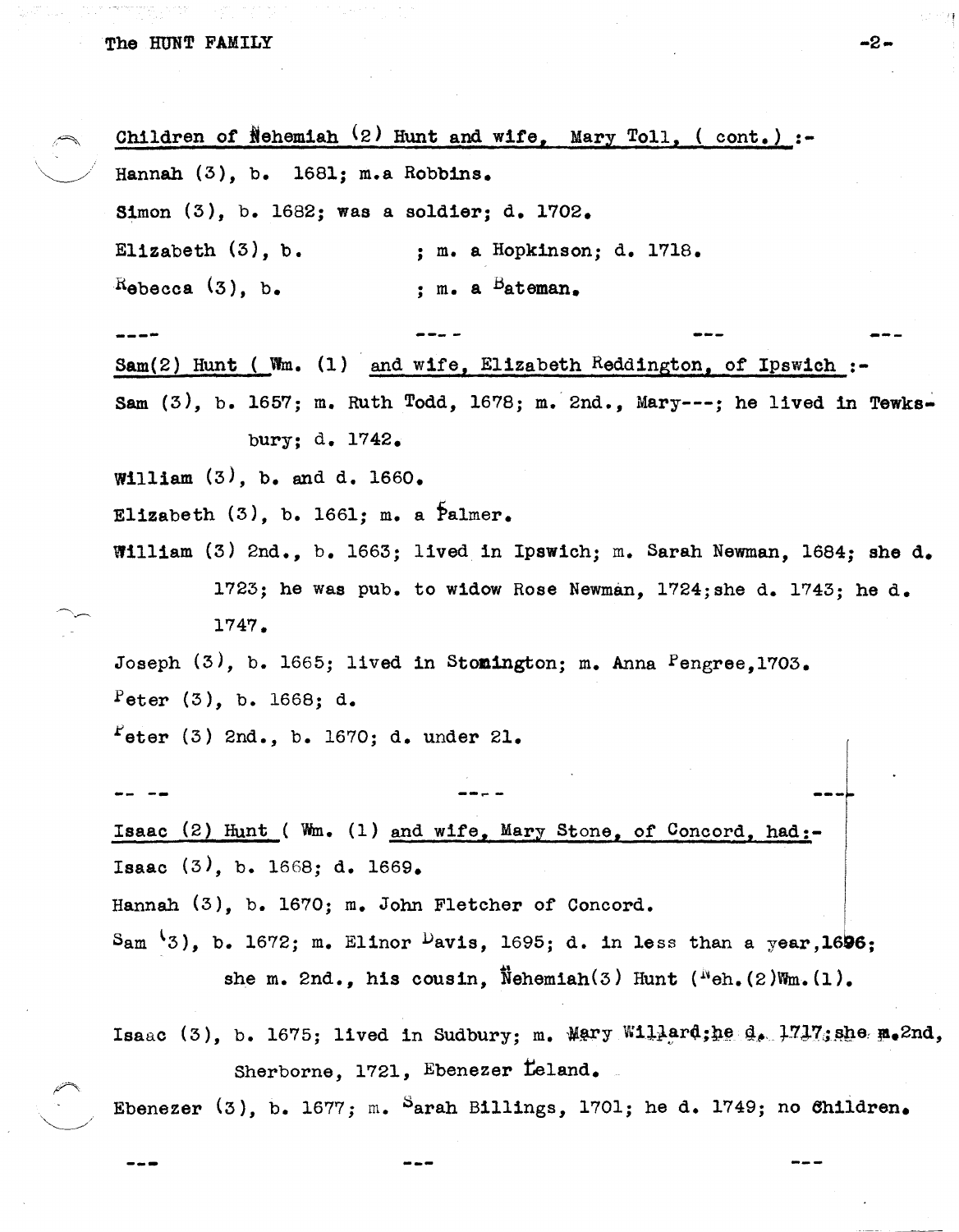## The HUNT FAMILY

Samuel (3) Hunt ( $S_{am}$  (2)Wm.(1) and 1st wife, Ruth Todd, had:-

 $\texttt{Sam}(4)$ , b. 1679; m. Sarah Stearns, 1702; he was a farmer at New London; m. 2nd., l709,Ann Stickney; he d. 1738, a farmer in New London. At time of death owmed land in Conn., 400 acres, valued at b300 ;Voluntovm,Plainfield and Killingly,on bds.; also 280 acres in Tewksbury, valued at  $\bar{A}$  560- on road from Hunt's Ferry to Andover line.

-3-

John  $(4)$ , b. 1680; of Tewksbury; m. Hannah Flint, 1716; he d. 1741; she m. 2nd., Amos Stickney, 1756. She was dau.of George Flint and w. EliZabeth Putnam.

EliZabeth (4), b. 1683; d. 1688.

Jeremiah  $(4)$ , b. 1685; m. Abigail Hazeltine, 1709; he m. 2nd., <sup>K</sup>ebecca Ballard, 1722; she d. 1729; his 3rd wife was Mary---;he d.1737.

 $\text{Lilzabeth}$  (4), b. 1687; m. a Mr.  $\frac{1}{k}$ armer.

Thomas  $(4)$ , b. 1689; m. Sarah Crosby; she m. 2nd., Ephraim Abbott of Andover: her 3rd was John Dane. She d. here very old. in  $1780$ . Thomas  $(4)$  Hunt d. of  $T.B., 1709.$ 

Peter  $(4)$ , b. 1692; m. Mary Sheldon, 1715; he d. 1770.

Ii.H.; Joseph (4), b. 1694; lived in Eolton ... and Littlefield $\overline{f}$  m. Jemima Russell

of Andover, 1724; he d. 1743; she m. 2nd , 1743, Christopher  $T_{em}$ -

ple; her 3rd husband was a Mr. Reed. Mary (4), b. 1696; m. a Mr. Dane. Susanna (4), b. 1699.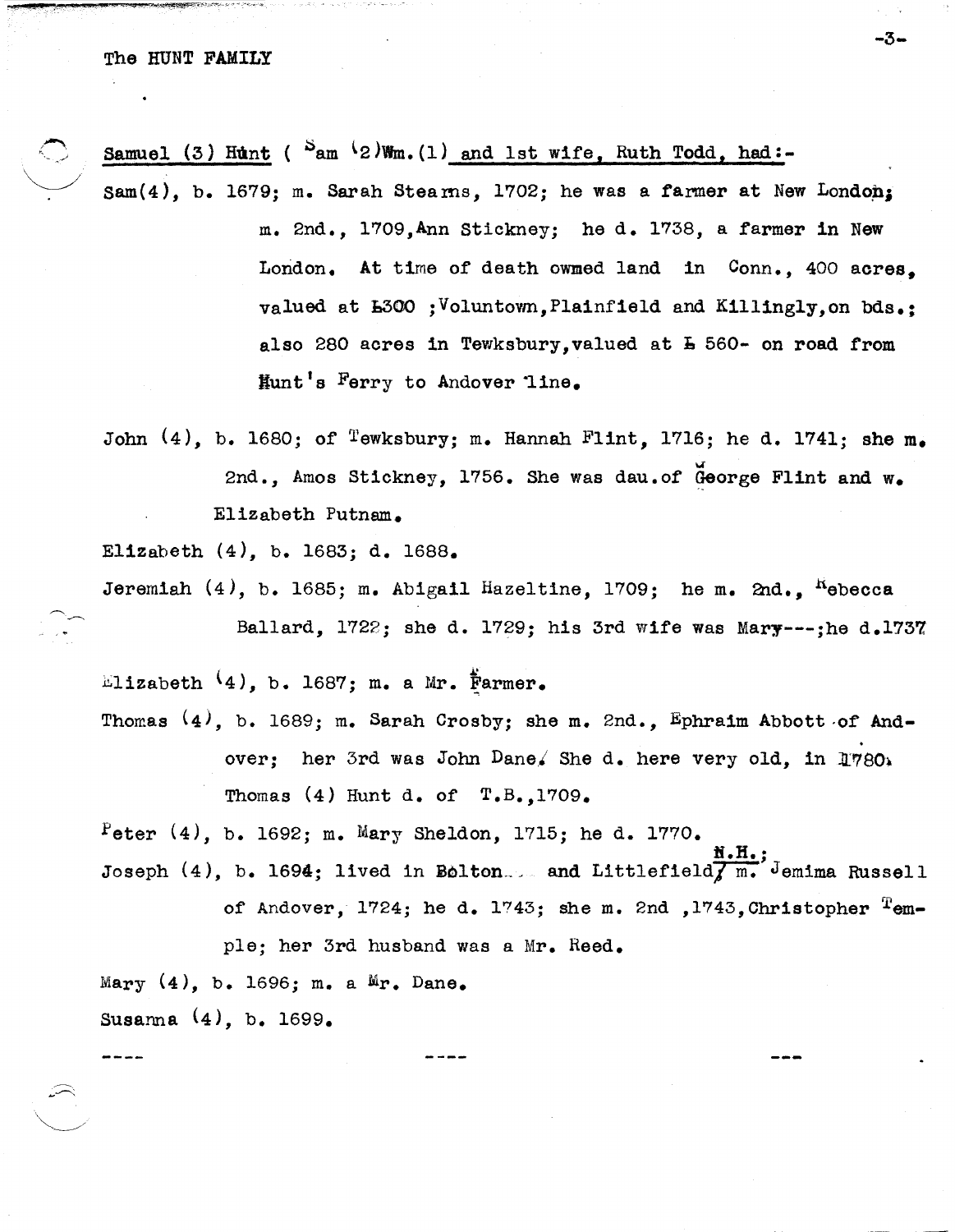## The HUNT FAMILY

 $\rightarrow$ 

 $\diagdown$ 

John(4) Hunt (Sam(3-2) Wm.(1) and wife, Hannah Flint,-of Tewksbury:-Hannah  $(5)$ , b. 1719.

John  $(5)$ , b. 1721; m. Lydia Thorndike.

Nathaniel (5), b.  $A u_{F}$ , 15,1723; res. Tewksbury; m. Sarah Kittredge, Nov.l. 1753; he d. Jan.4, 1817.

Eunice  $(5)$ , b. 1729; m. a Mr. Clement. Mary  $(5)$ , b. 1732.

Jeremiah  $(4)$  Hunt  $(Sam(3-2)\$ Tm. $(1)$  and wife,Abigail Hazeltine-of <sup>T</sup>ewksbury: Abigail (5), b. 1710. Dorcas (5), b. 1711. Jeremiah  $(5)$ , b. 1713; d. 1717.  $A_{\text{ebecca}}$  (5), b. 1714; d. 1719. Thomas (5), b. 1716. David (5), b. 1717; d. 1718. Elizabeth  $\{5\}$ , b. 1718. Jeremiah  $(5)$ , 2nd., b. 1720; m. Hannah Flint before 1747;he d. 1804. by. 2nd wife,Rebecca Bal1ard:- William  $(5)$ , b. 1723; m. lst., Mary Hardy, 1755; she was dau.of Zach.<sup>H</sup>ardy and wife,  ${}^{11}$ ephziba, b. 1727; his 2nd wife was Hannah Cummings. 1783; his 3rd., Rebecca Worcester, 1789; he d. 1797.  $R$ ebecca (5), b. 1724; m. Ben\_Stevens, of Andover; I think both\_died of small pox and are buried up on the river side between flethuen and Lowell. Sherebiah (5), b. 1726. by 3rd wife.  $M$ ary--Saran (5), b. 1732.

( At the request of widow Mary, Wm. Stickney was adm.of *ieremiah's* estate. Was she a Stickney?)

**-4-**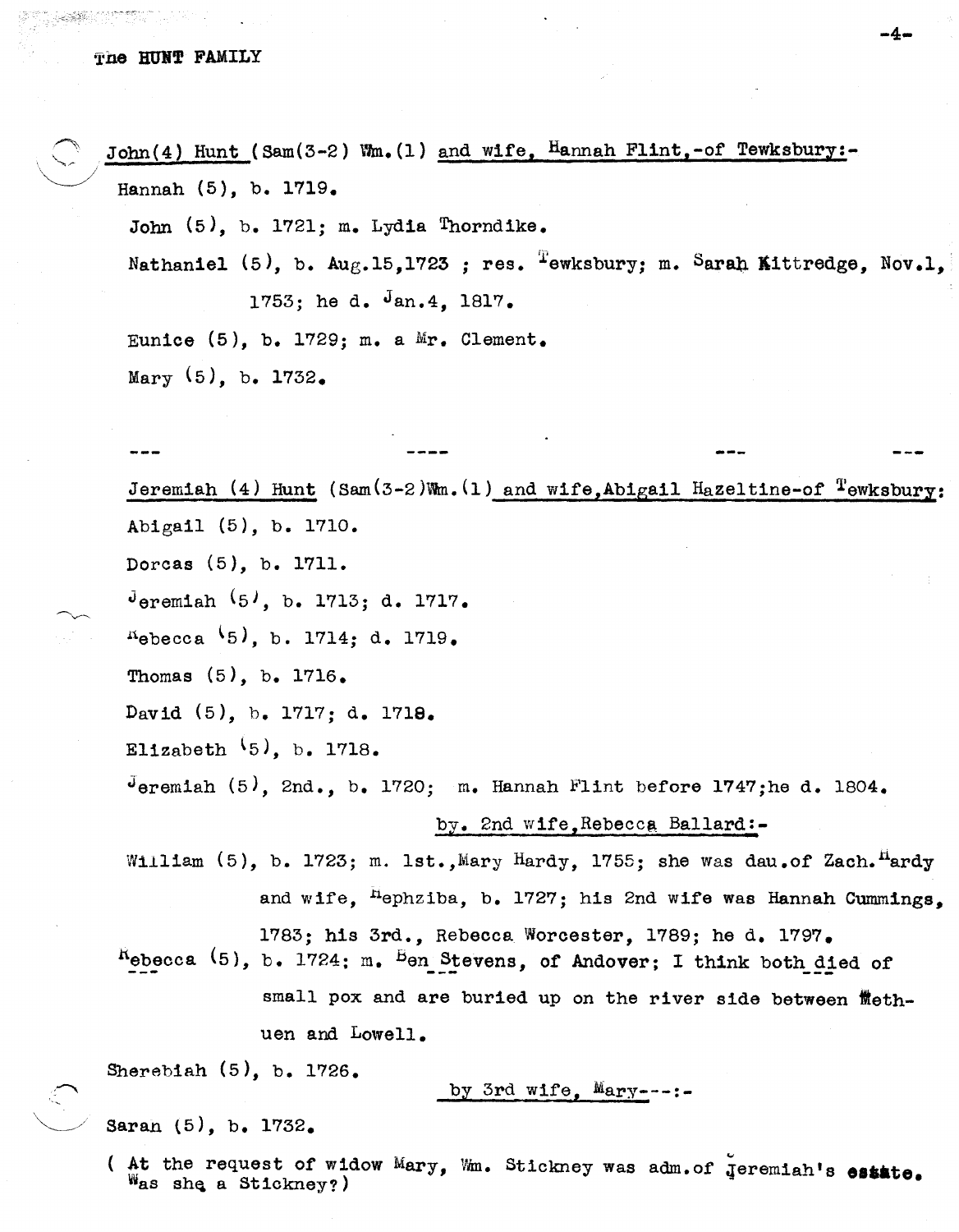$\sim$ 

| $John(5)$ Hunt(John(4) $S_{am}(3-2)$ Wm.(1) and wife, Lydia Thorndike, had:-                                                                                                                                                                  |
|-----------------------------------------------------------------------------------------------------------------------------------------------------------------------------------------------------------------------------------------------|
| paul (6), b. 1753;m. 1780, Elizabeth Shattuck; came to Andover. He d. 1832.                                                                                                                                                                   |
| John $(6)$ , b. 1755; a soldier in <sup>K</sup> evolution; d. Nov.4,1776., in N.H.                                                                                                                                                            |
| Israel (6), b. 1758; m. $C_{\text{atherine Norwell}, 1793; d. 1850.}$                                                                                                                                                                         |
| Ebenezer $(6)$ , b. 1761; m. Polly Brown; he w s a soldier, 1780; m. Catherine                                                                                                                                                                |
| Hardy, 1809; he d. 1839; no children.                                                                                                                                                                                                         |
| Isaac $(6)$ , b. 1766.                                                                                                                                                                                                                        |
| Lydia (6', b. 1769; m. Eli Sawtelle of Amherst. Had:-<br>E11(7)<br>$E1$ dard $(7)$                                                                                                                                                            |
| $I8a0$ (7)<br>$\mathbf{A}$<br>John(7)<br>Joseph <sup>1</sup> (7)<br>Abigail $(7)$ :<br>;m. athan Abbott, 3rd., of Andover.<br>Lydia $(7)$ .<br>; m. Daniel Burns of Milford.N.H.<br>Mary $(7)$ , b.<br>;m. Nathan Dunchlee of Brookline. N.H. |
|                                                                                                                                                                                                                                               |
|                                                                                                                                                                                                                                               |
| $Sam(4)Hunt(Sam(3-2) Wm.(1) and 1st wife, Sarah Stearns, had:-$                                                                                                                                                                               |
| Samuel $(5)$ , b. 1702; m. -<br>Kidder.                                                                                                                                                                                                       |
| Mary $(5)$ , b. 1704; m. -<br>Trull.                                                                                                                                                                                                          |
| by 2nd wife, Ann Stickney:-                                                                                                                                                                                                                   |
| Sam(5), b. 1711; m. Hannah Kimball, 1740; m. 2nd., Emma Gleason, 1778;                                                                                                                                                                        |
| lived for a while in Lunenburg; d. in Heath, , age 96.                                                                                                                                                                                        |
| Ann $(5)$ , b. 1714; m.<br>Pierce.                                                                                                                                                                                                            |
| Mehetibel $(5)$ , b. 1716; m. a Spalding.                                                                                                                                                                                                     |
| Susanne (5), b. 1718.                                                                                                                                                                                                                         |
| David (5), b. 1719; m. Ann Brown, 1777.                                                                                                                                                                                                       |
| Jonathan $(5)$ , b. 1722; d.y.                                                                                                                                                                                                                |
|                                                                                                                                                                                                                                               |

 $\mathcal{O}(\mathcal{O})$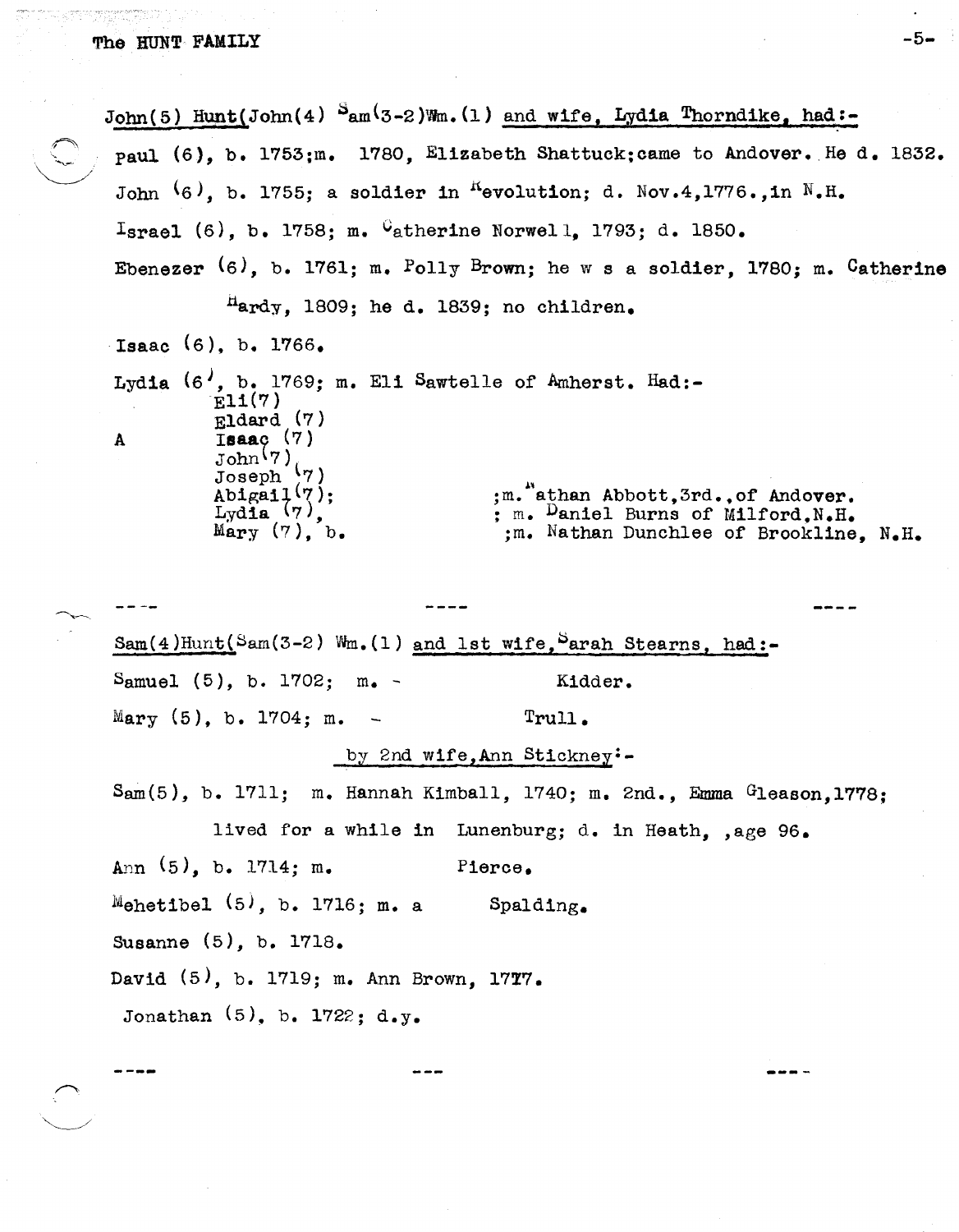$\sum_{i=1}^n$ '-./

 $\bigcup$  A David (5) Hunt (Sam  $(4-3-2)$  Mm. (1) and wife, Ann Brown, had:-Anna (6), b. 1779; m. Capt. Caleb  $\overline{P}$ . Flint of Andover. John (6), b. 1782; m. 1808 Elizabeth Mansur; lived in Michigan. David (6), b. 1783. Ruth (6), b. 1785;d.1851. Rachel  $(6)$ , b. 1787. Mary (6), b. 1797.

1:787 Andover. Paul (6) Hunt(  $John(5-4)Sam(3-2)Wm. (1)$  and wife. Elizabeth Shattuck: Elizabeth (7), b. 1781; d. 1782.

Paul (7), b. 1783; m. 1811 Mary  $B$ utler Durand, of And;he d. 1845. She was dau.of Amos Durand. Paul  $(6)$  built a house for Paul  $(7)$ .in *1817. It* was where Mary Nourse and her mother lived, in 1863. ( $^{\circ}$ ee map.) Sam Flint had the house next, and then came  $^{\prime\prime}$ athan Abbott, who was there in 1862.

John  $(7)$ , b. 1786; a soldier in War of 1812. d. unm. in Pittsfield. Elizabeth  $(7)$ , b. 1789.unm. alive 1863.

 $\int f$  aul (6) and his wife, Elizabeth Shattuck, who was a daughter of Jos. Shattuck, came to Andover in 1787. Elizabeth's folks lived in West <sup>P</sup>arish near the merrimac. She was b. 1760;  $d_a$  1836. The house where they lived, near West Parish yard, was begun by a Chandler and finished by Hunt, after he came in 1787. Paul was dismissed to West Church in 1826.

He had a plot in the cemetery fenced in with a little picket fence, which was pulled down in 1897. Hannah's stone is there but there is no trace of Paul's. He served in the Revolution, and made powder in the  $\texttt{-Power}$  Mill in Marland-Yillage.

-6-.